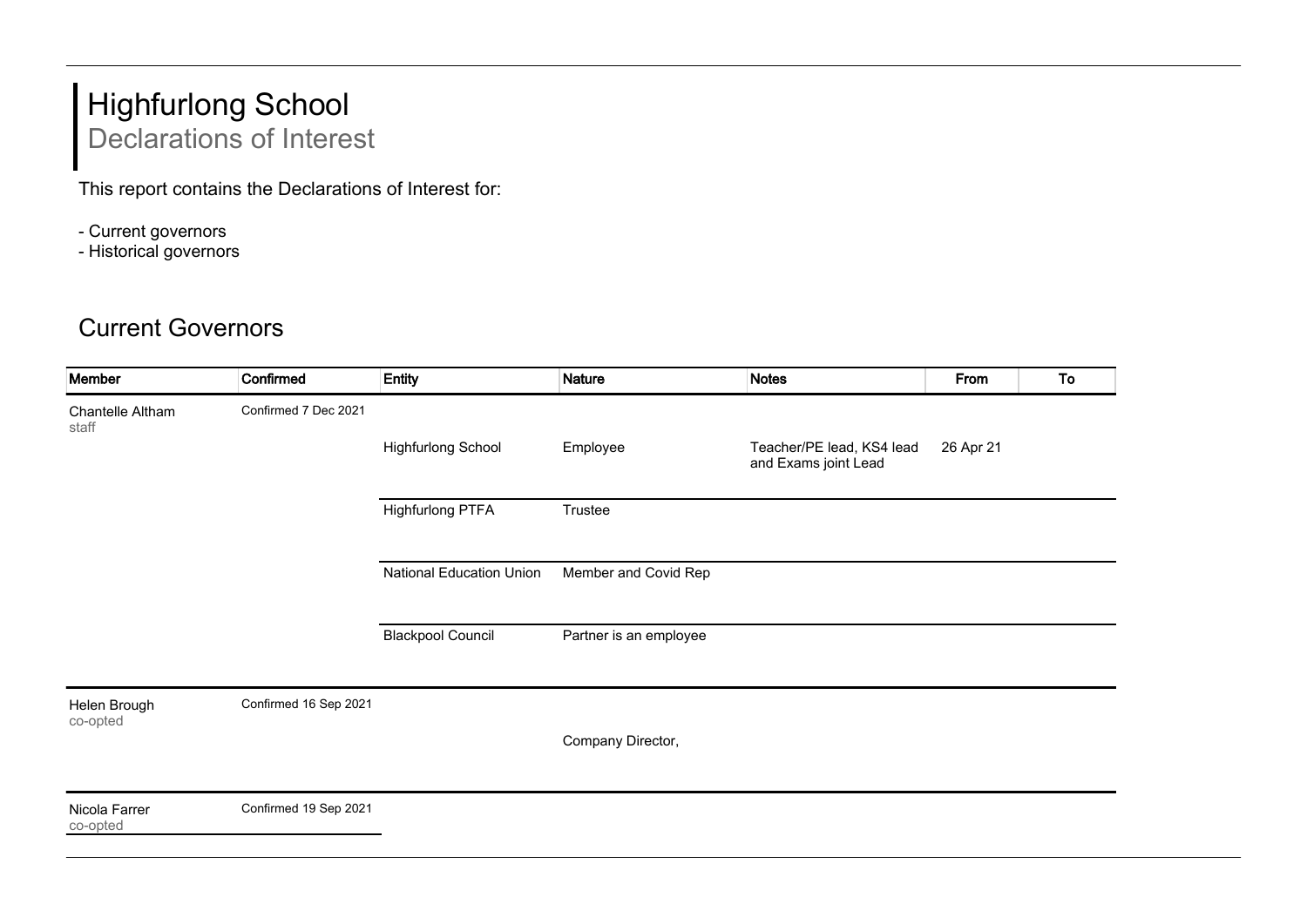| Nicola Farrer<br>co-opted              | Confirmed 19 Sep 2021                        | Horne, Brooke and<br>Shenton Chartered<br>Accountants    | Employee                                                        | Completed 31.01.20                |
|----------------------------------------|----------------------------------------------|----------------------------------------------------------|-----------------------------------------------------------------|-----------------------------------|
|                                        |                                              | Association of Chartered<br><b>Certified Accountants</b> | Fellow                                                          |                                   |
|                                        |                                              |                                                          | Highfurlong PTFA accounts Independent Examiner - as<br>required | Not a member of the PTFA          |
| Mr Chris Lamb<br>co-opted              | Nothing to declare:<br>Confirmed 12 Feb 2021 |                                                          |                                                                 |                                   |
|                                        |                                              |                                                          |                                                                 |                                   |
| Lara Little<br>associate member        | Confirmed 13 Jan 2021                        | <b>Red Admiral Flowers</b>                               | Partner                                                         | Declaration completed<br>03.07.20 |
| Neill Oldham<br>headteacher            | Confirmed 26 Nov 2021                        | <b>Highfurlong School</b>                                | Employee - Headteacher                                          | Completed 12.05.20                |
|                                        |                                              | <b>NAHT</b>                                              | Member                                                          |                                   |
|                                        |                                              | European Youth Summer<br>Music (Summer School)           | Trustee                                                         |                                   |
|                                        |                                              | <b>Blackburn Festival for</b><br>Speech Music and Drama  | Treasurer                                                       |                                   |
| Mrs Gabriella Pardoe-Boi Not confirmed |                                              |                                                          |                                                                 |                                   |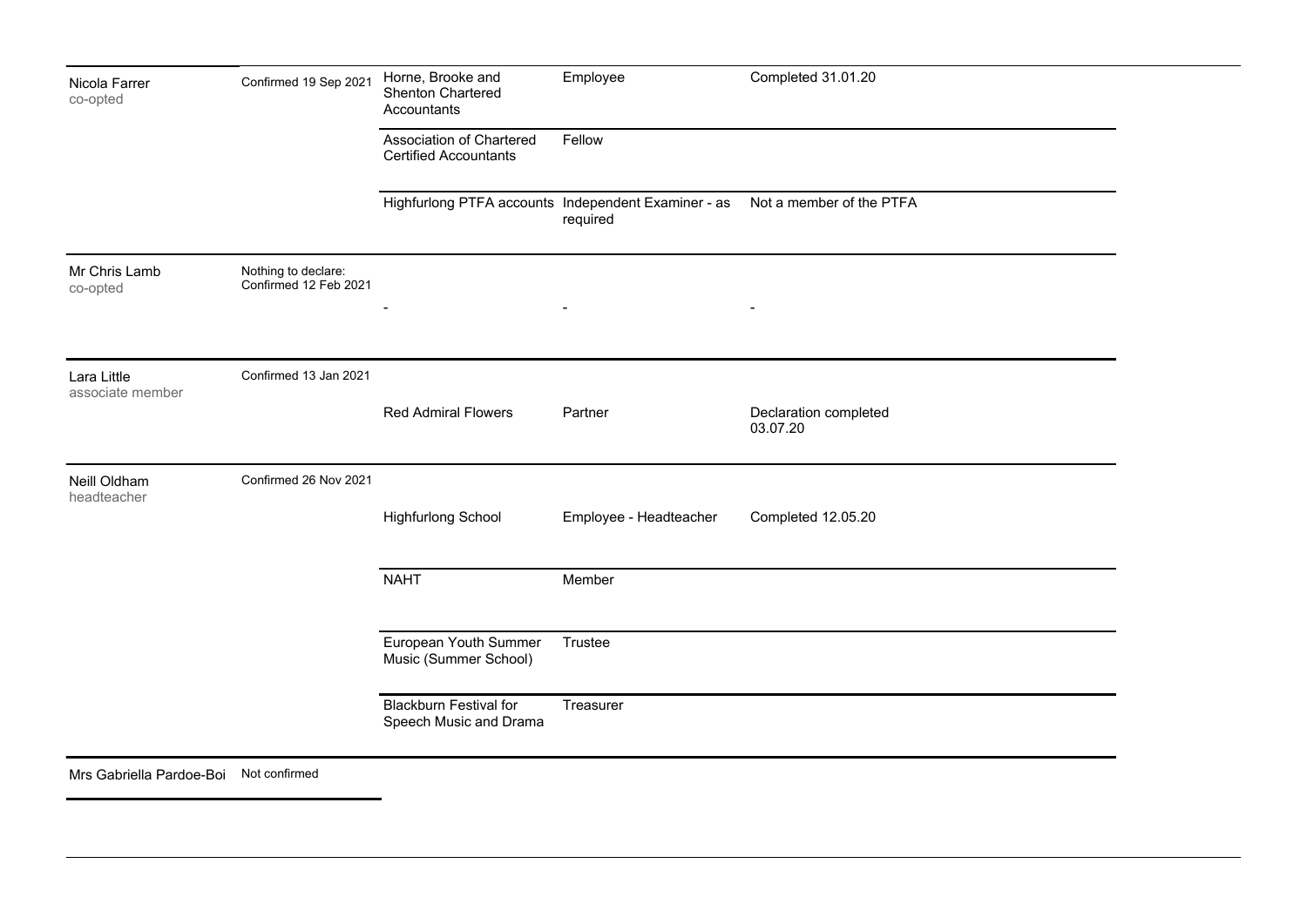| Mrs Gabriella Pardoe-Boi          | Not confirmed                               |                                                                         | $\blacksquare$                            | $\blacksquare$       |           |
|-----------------------------------|---------------------------------------------|-------------------------------------------------------------------------|-------------------------------------------|----------------------|-----------|
| Mrs Dawn Parkinson<br>clerk       | Not confirmed                               |                                                                         |                                           |                      |           |
| Mrs Christine Russell<br>co-opted | Confirmed 29 Nov 2021                       | Daughter - Alicia Russell                                               | Practitioner at Blackpool<br><b>CAMHS</b> | Completed 31.01.20   |           |
| Katharine Simister<br>co-opted    | Confirmed 9 Dec 2021                        | National Organisation of<br>Practice Teacher<br><b>Committee Member</b> | <b>Committee Member</b>                   |                      | 01 Nov 19 |
|                                   |                                             | Burbage Holiday Lodge,<br>Blackpool                                     | My partners business                      |                      | 16 Nov 18 |
| Mrs Erica Smith<br>co-opted       | Confirmed 9 Dec 2021                        |                                                                         |                                           |                      |           |
|                                   |                                             | <b>Highfurlong School</b>                                               | Employee                                  | Completed 14.12.2020 |           |
|                                   |                                             | <b>Blackpool Council</b>                                                | Employee                                  | Inclusion Team       |           |
|                                   |                                             | Unison                                                                  | Member                                    |                      |           |
| Mrs Michelle Stewart<br>parent    | Nothing to declare:<br>Confirmed 8 Dec 2021 |                                                                         |                                           |                      |           |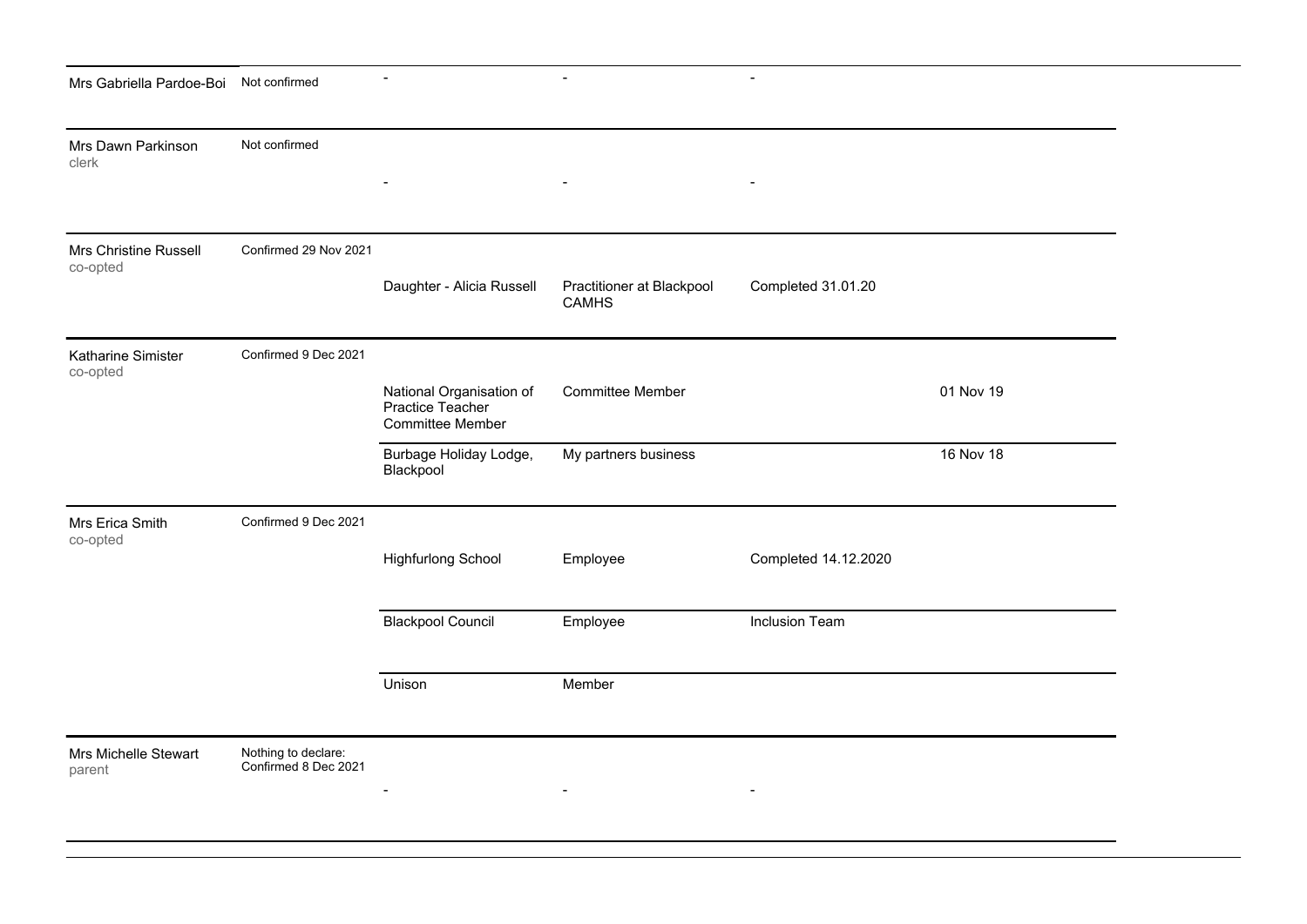|                                              | Heyhouses School          | Governor       |                                                      | 14 Jun 16      |
|----------------------------------------------|---------------------------|----------------|------------------------------------------------------|----------------|
|                                              | Lotus School              | Governor       |                                                      |                |
|                                              | <b>Highfurlong School</b> | Governor       |                                                      |                |
|                                              |                           |                | Property Asset Principal<br>Completed 29.09.20       |                |
|                                              | CIOB                      | Member         |                                                      |                |
| Not confirmed                                |                           |                |                                                      |                |
|                                              | $\blacksquare$            | $\blacksquare$ | $\blacksquare$                                       |                |
| Nothing to declare:<br>Confirmed 17 Sep 2021 |                           |                |                                                      |                |
|                                              |                           | $\blacksquare$ | Lancashire County Council Employee<br>$\blacksquare$ | $\blacksquare$ |